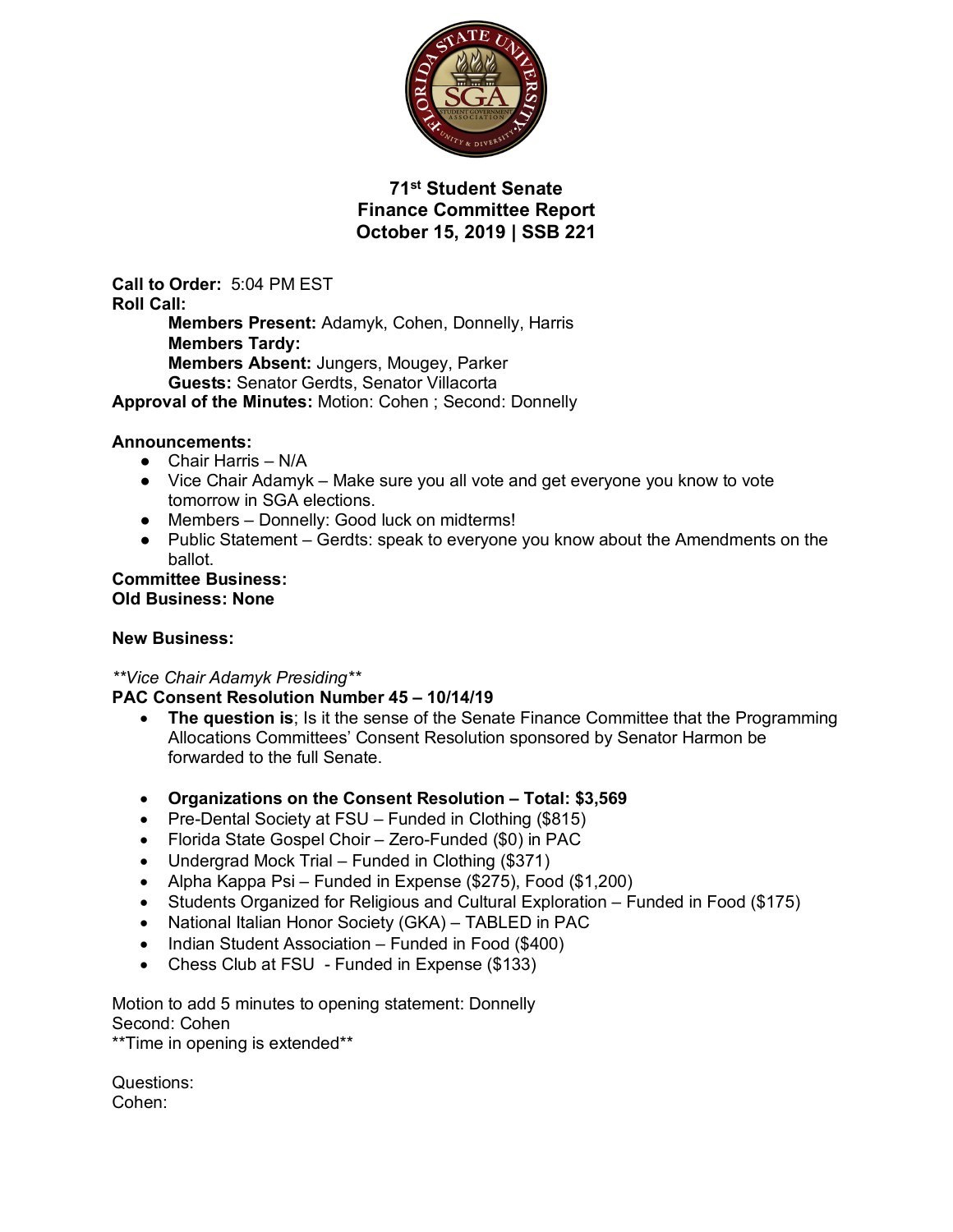

For AKP dinner, what is the purpose? To teach etiquette for business meetings and meals. Is it free for all students? Yes, that was the purpose for the request being put in. Do you know how they decided on their venue? Etiquette dinner previously was in this location. What is the price for every chess clock? Approximately \$26.50 per clock. Where is the Diwali Celebration taking place? FSU Reservation (The Rez)

Donnelly:

Who are they catering from? University Center Club catering. Why did you cut \$70 from service and gratuity charge? Statutes say we cannot count taxes and etc.

Motion to Approve Consent Resolution as-is: Donnelly Second: Cohen \*\*Senator Cohen Objects\*\*

Senator Believes that the ASPsi cost is not financially responsible to fund an event so exclusive for such a high cost.

Motion to enter round-table: Donnelly Second: Cohen

Motion to Amend Consent Resolution for Alpha Kappa Psi in category of Food to \$600: Cohen Second: Donnelly

Vote Results:

Yea: 2 (Cohen, Donnelly) Nay: 0 Abs: 1 (Harris) Amendment **passes** to be amended on Consent Resolution

Motion to Approve Consent Resolution as-is: Cohen Second: Donnelly Vote Results: Unanimous Consent Yea: 2 (Cohen, Donnelly) Nay: 0 Abs: 1 (Harris)

PAC Consent Resolution **passes** to be forwarded to the full Senate.

*\*\*Chair Harris Reinstated\*\**

## **RTAC Consent Resolution Number 44 – 10/14/19**

• **The question is**; Is it the sense of the Senate Finance Committee that the Resource for Travel Allocations Committees' Consent Resolution sponsored by Senator Murcia be forwarded to the full Senate.